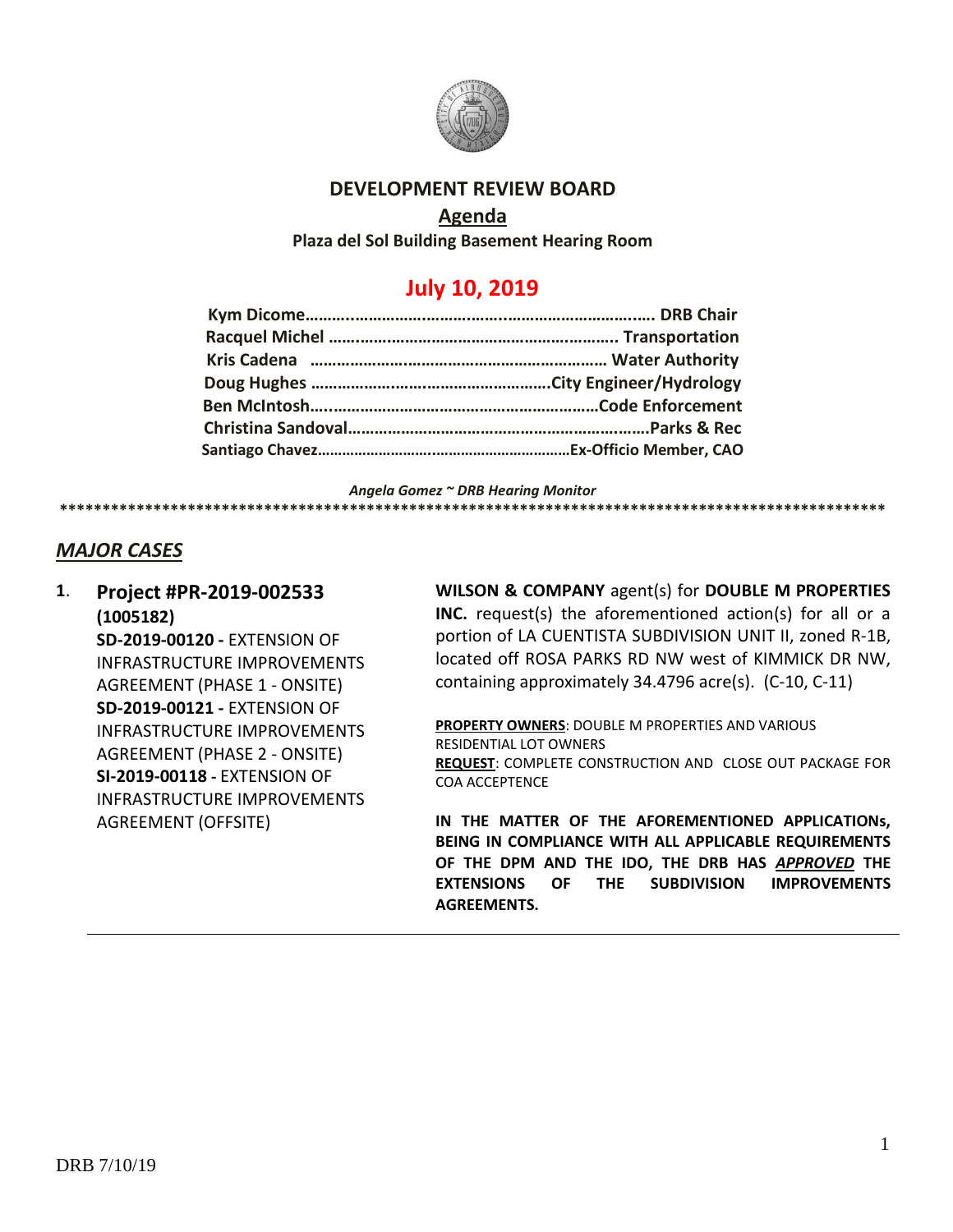| 2. | Project #PR-2018-001916<br>SD-2019-00119 - EXTENSION OF<br>PRELIMINARY PLAT | <b>BOHANNAN</b><br><b>HUSTON</b><br>INC.<br>agent(s)<br>for<br><b>PULTE</b><br>DEVELOPMENT OF NEW MEXICO, INC. request(s) the<br>aforementioned action(s) for all or a portion of TRACTS N-2-<br>B-1, N-2-B-2 AND N-2-C-1 WATERSHED SUBDIVISION (DEL<br>WEBB AT MIREHAVEN PHASE $3 + 4$ ), zoned PC, located off<br>MIREHAVEN PKWY NW west of TIERRA PINTADA BLVD NW,<br>containing approximately 61.84 acre(s). (H-8)<br>PROPERTY OWNERS: PULTE HOMES AND VARIOUS RESDIENTIAL LOT<br><b>OWNERS</b><br>REQUEST: EXTENSION OF THE PRELIMINARY PLAT<br>IN THE MATTER OF THE AFOREMENTIONED APPLICATION,<br>BEING IN COMPLIANCE WITH ALL APPLICABLE REQUIREMENTS<br>OF THE DPM AND THE IDO, THE DRB HAS APPROVED A ONE- |
|----|-----------------------------------------------------------------------------|----------------------------------------------------------------------------------------------------------------------------------------------------------------------------------------------------------------------------------------------------------------------------------------------------------------------------------------------------------------------------------------------------------------------------------------------------------------------------------------------------------------------------------------------------------------------------------------------------------------------------------------------------------------------------------------------------------------------|
| 3. | Project #PR-2019-002239<br>SD-2019-00174 - SITE PLAN AMENDMENT              | YEAR EXTENSION OF THE PRELIMINARY PLAT.<br><b>CENTURY SIGN BUILDERS</b> agent(s) for <b>PRESBYTERIAN</b><br>HEALTHCARE FOUNDATION request(s) the aforementioned<br>action(s) for all or a portion of LOT 2A PLAT of LOTS 1-A<br>AND 2-A (REPLAT OF LOTS 1 THRU 5) PASEO MARKETPLACE,<br>zoned MX-M, located at the SEC of PASEO DEL NORTE and<br>SAN PEDRO DR NE, zoned MX-M, located at 6400 PASEO<br>DEL NORTE NE, containing approximately 2.6605 acre(s).<br>$(D-18)$                                                                                                                                                                                                                                            |
|    |                                                                             | <b>PROPERTY OWNERS: PRESBYTERIAN HEALTHCARE SERVICES</b><br>REQUEST: AMEND SITE PLAN FOR ADDITIONAL/REVISED SIGNS<br>IN THE MATTER OF THE AFOREMENTIONED APPLICATION,<br>BEING IN COMPLIANCE WITH ALL APPLICABLE REQUIREMENTS<br>OF THE DPM AND THE IDO, THE DRB HAS APPROVED THE<br>AMENDED SITE PLAN FOR BUILDING SUBDIVISION WITH FINAL<br>SIGN OFF DELEGATED TO PLANNING AND TRANSPORTATION.                                                                                                                                                                                                                                                                                                                     |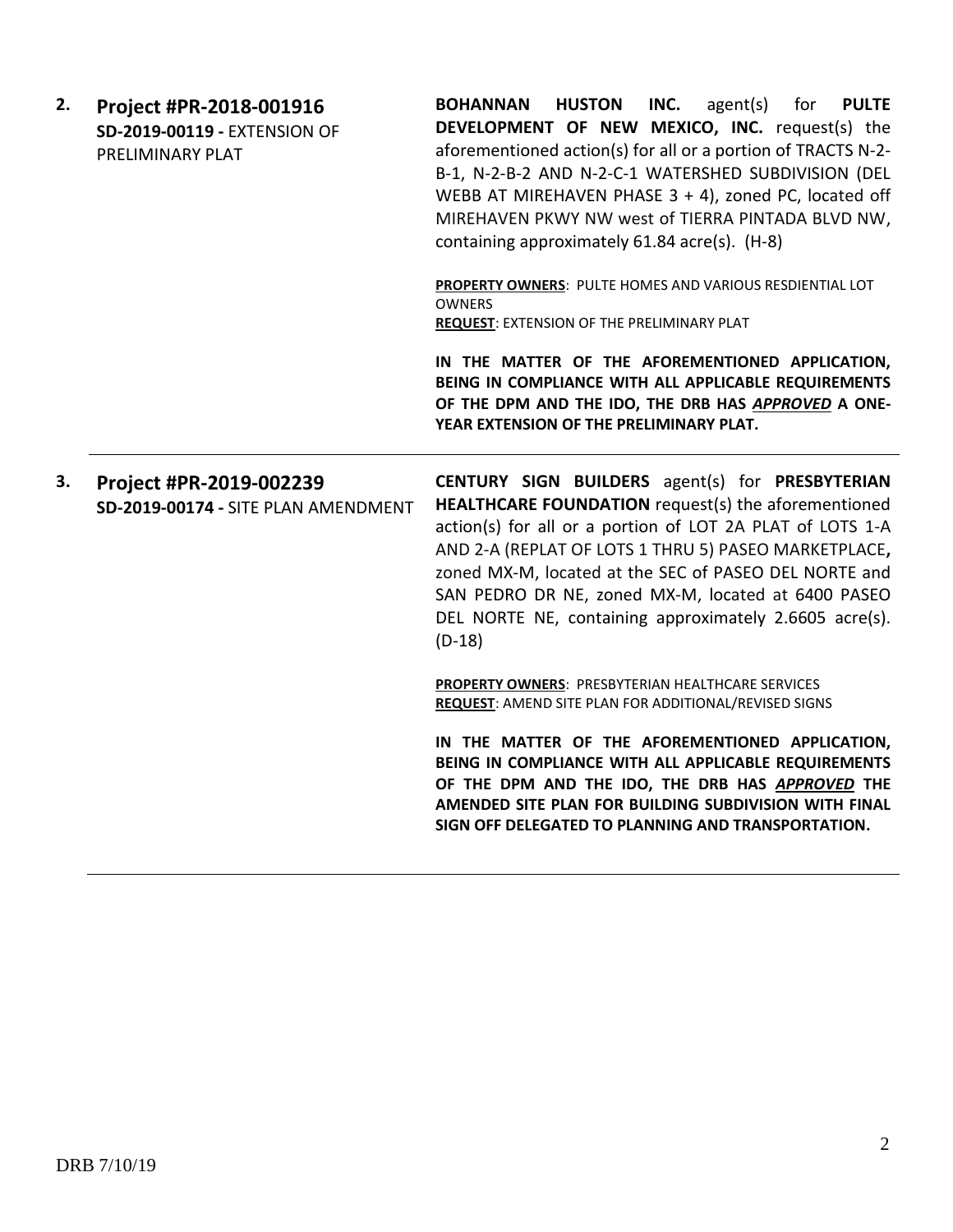| 4. | Project #PR-2019-001584<br>SD-2019-00177 - SITE PLAN AMENDMENT<br>L. | <b>CENTURY SIGN BUILDERS</b> agent(s) for <b>PRESBYTERIAN</b><br>HEALTHCARE FOUNDATION request(s) the aforementioned<br>action(s) for all or a portion of LOTS 3-A of PLAT OF LOTS 3-<br>A AND 3-B COORS VILLAGE SUBDIVISION, zoned MX-L,<br>located at the SWC of ST. JOSEPH'S PLACE NW and COORS<br>BLVD NW, containing approximately 26.5 acre(s). (F-11)               |
|----|----------------------------------------------------------------------|----------------------------------------------------------------------------------------------------------------------------------------------------------------------------------------------------------------------------------------------------------------------------------------------------------------------------------------------------------------------------|
|    |                                                                      | PROPERTY OWNERS: OXBOW TOWN CENTER LLC NM CO/THOMAS<br><b>KELEHER</b><br>REQUEST: AMEND SITE PLAN FOR RELOCATION/INCREASE IN SIZE OF<br><b>SIGNS</b>                                                                                                                                                                                                                       |
|    |                                                                      | IN THE MATTER OF THE AFOREMENTIONED APPLICATION,<br>BEING IN COMPLIANCE WITH ALL APPLICABLE REQUIREMENTS<br>OF THE DPM AND THE IDO, THE DRB HAS APPROVED THE<br>AMENDED SITE PLAN FOR BUILDING SUBDIVISION (FOR<br>MONUMENT SIGN ONLY) WITH FINAL SIGN OFF DELEGATED TO<br><b>TRANSPORTATION AND TO PLANNING.</b>                                                          |
| 5. | Project #PR-2019-002423<br>SI-2019-00130 - SITE PLAN                 | <b>SCOTT ANDERSON</b> agent(s) for <b>JIM ACHEN</b> request(s) the<br>aforementioned action(s) for all or a portion of LOT 11,<br>BLOCK 29, NORTH ALBUQUERQUE ACRES TRACT A UNIT B,<br>zoned NR-BP, located at 6504 ALAMEDA BLVD NE, west of<br>LOUISIANA BLVD NE, containing approximately 0.89acre(s).<br>$(C-18)$ [Deferred from 6/12/19]                               |
|    |                                                                      | PROPERTY OWNERS: ACHEN JAMES R TRUSTEE ACHEN FAMILY RVT<br><b>REQUEST:</b> SITE PLAN FOR A 8,125 SF WAREHOUSE/OFFICE BUILDING<br>DEFERRED TO JULY 24TH, 2019.                                                                                                                                                                                                              |
|    |                                                                      |                                                                                                                                                                                                                                                                                                                                                                            |
| 6. | Project #PR-2019-001951<br>SD-2019-00097 - PRELIMINARY PLAT<br>N     | WAYJOHN SURVEYING, INC. agent(s) for GODORI<br><b>INVESTMENTS LLC,</b> request(s) the aforementioned<br>action(s) for all or a portion of LOT 11N, BLOCK 11,<br>GUTIERREZ--OFIMIANO J LOWER TERRACE SUBDIVISION,<br>zoned MX-M, located at 4516 WYOMING BLVD NE north of<br>MONTOGOMERY BLVD NE, containing approximately<br>1.2392 acre(s). (F-19) [Deferred from 6/5/19] |
|    |                                                                      | PROPERTY OWNERS: GODORI INVESTMENTS LLC<br>REQUEST: CREATE 2 LOTS FROM ONE EXISTING LOT AND MAJOR<br><b>INFRASTRUCTURE IMPROVEMENTS</b>                                                                                                                                                                                                                                    |
|    |                                                                      | DEFERRED TO JULY 17TH, 2019.                                                                                                                                                                                                                                                                                                                                               |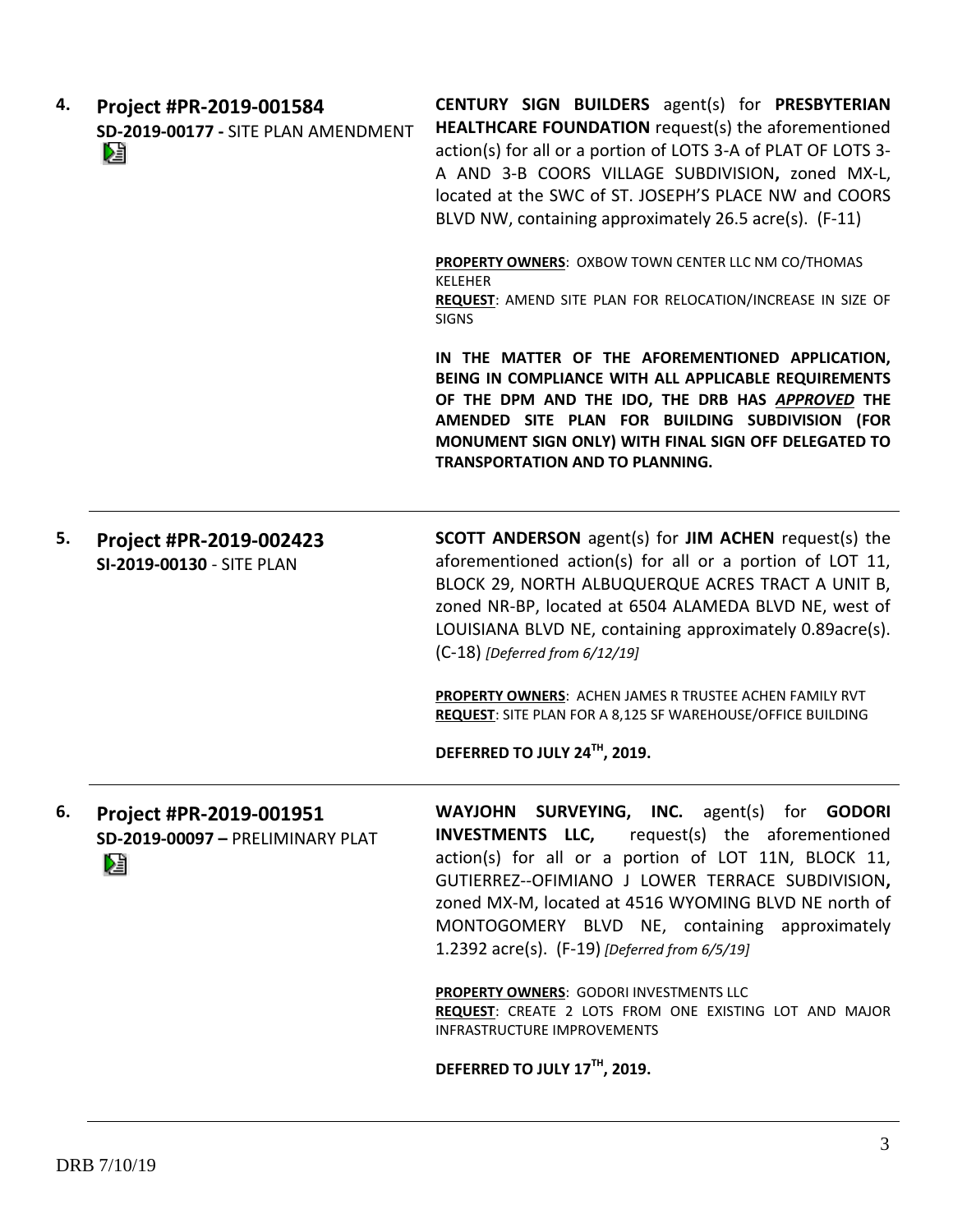**7. Project #1011598 18DRB-70137** - VACATION OF PUBLIC RIGHT-OF-WAY **18DRB-70138** - SIDEWALK VARIANCE **18DRB-70139** - SUBDIVISION DESIGN VARIANCE FROM MINIMUM DPM **STANDARDS 18DRB-70140** - PRELIMINARY/ FINAL PLAT

**BOB KEERAN,** request(s) the aforementioned action(s) for all or a portion of  $lot(s)$  17 & 18, Block(s) 4, Tract(s) 3, NORTH ALBQ ACRES Unit 3, zoned PD (RD/5DUA), located on VENTURA ST NE between SIGNAL AVE NE and ALAMEDA BLVD NE, containing approximately 2 acre(s). (C-20) *[Deferred from 5/16/18, 6/13/18, 7/18/18/, 8/8/18, 9/12/18, 10/24/18, 12/5/18, 12/19/18, 1/9/19, 1/23/19, 2/13/19, 2/27/19, 3/20/19, 4/17/19, 4/24/19, 6/5/19].*

**DEFERRED TO AUGUST 7 TH, 2019**

**8. Project #PR-2019-002333 SD-2019-00104 -** PRELIMINARY PLAT

**DON BRIGGS PE** agent(s) for **JOHN LOWE** request(s) the aforementioned action(s) for all or a portion of Lots 11A and 12A**,** PARADISE HILLS INVESTMENT PROPERTIES UNIT 1**,** zoned M-XL, located at 5512/5516 BULGO AVE NW, west of JUSTIN DRIVE NW and east of LYONS BLVD NW, containing approximately 1.4123 acre(s). (B-11)*[Deferred from 6/19/19]*

**PROPERTY OWNERS**: BUGLO PROPERTIES **REQUEST**: CONSOLIDATE 2 LOTS INTO 1

**DEFERRED TO JULY 17TH, 2019.**

**9. Project #PR-2019-002042 (1002822, 1001450) SD-2019-00109 -** PRELIMINARY PLAT Dà

**MARK GOODWIN & ASSOCIATES, PA** agent(s) for **SOLARE COLLEGIATE FOUNDATION** request(s) the aforementioned action(s) for all or a portion of TRACTS 12-B-1**,** BULK LAND PLAT FOR EL RANCHO GRANDE UNIT 1**,** zoned MX-M, located at the NWC of GIBSON BLVD SW AND BARBADOS AVE SW, containing approximately 10.9992 acre(s). (M-9)*[Deferred from 6/19/19]*

**PROPERTY OWNERS**: SOUTH BAY INVESTMENTS **REQUEST: SUBDIVIDE 1 TRACT INTO 2** 

**DEFERRED TO JULY 17TH, 2019**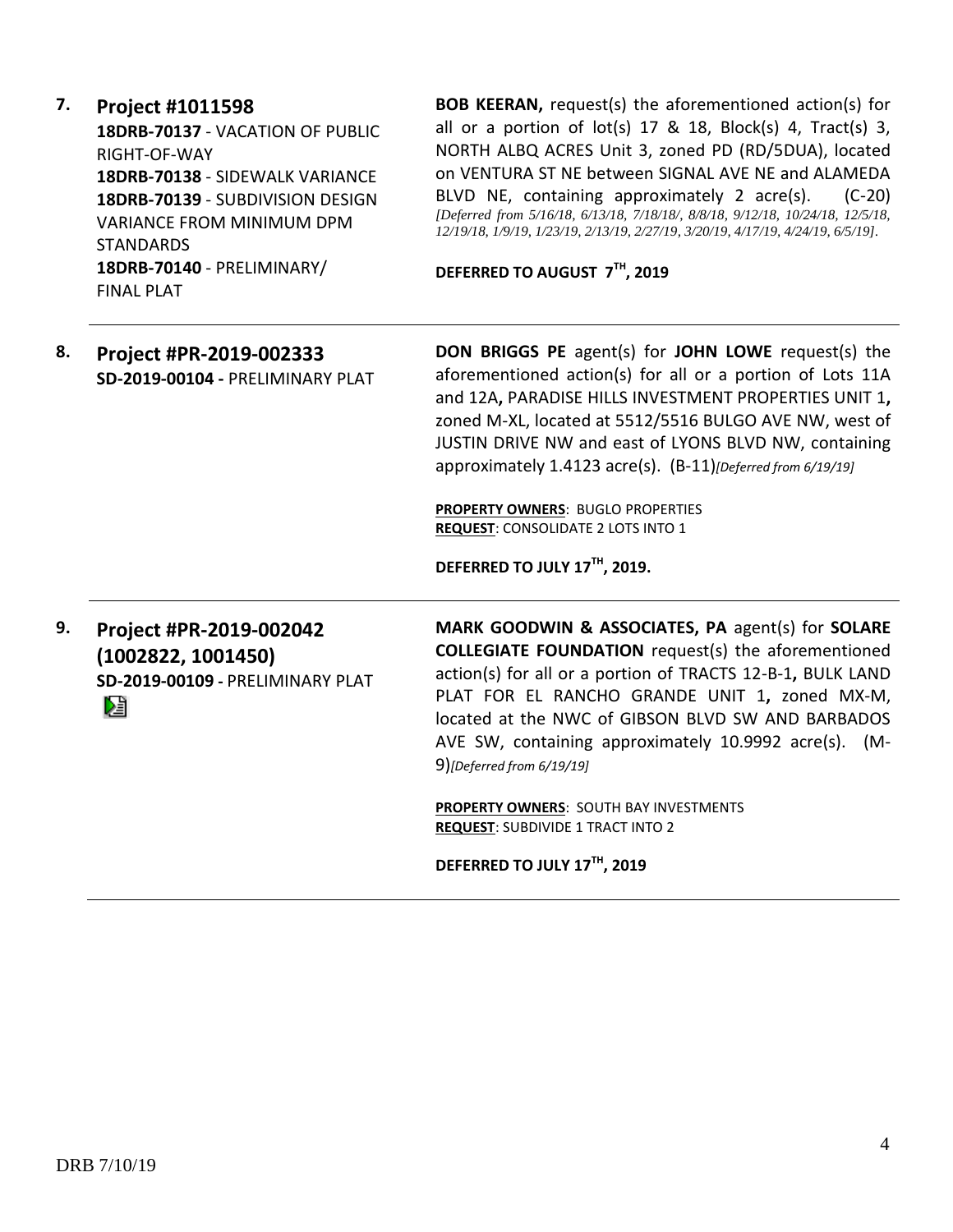**10. Project #PR-2018-001361 (1000845, 1006833) SI-2019-00106 –** SITE PLAN 

**TIERRA WEST LLC** agent(s) for **BEN E. KEITH COMPANY** request(s) the aforementioned action(s) for all or a portion of LOT 1A BULK LAND PLAT of LOT 1-A UNSER TOWNE CROSSING**,** zoned NR-BP, located at UNSER BLVD NW between LOS VOLCANES RD NW and GALLATIN PL NW, containing approximately 50.35 acre(s). (J-9, J-10)*[Deferred from 5/8/19, 6/5/19, 6/19/19]*

**PROPERTY OWNERS**: BEN E. KEITH & SWIRE PACIFIC HOLDINGS INC DBA COCA COLA USA **REQUEST**: SITE PLAN FOR A DISTRIBUTION FACILITY

**DEFERRED TO JULY 24TH, 2019**

**11. Project #PR-2019-001579**

**SI-2019-00164 –** SITE PLAN **SI-2019-00183 --** SITE PLAN **SI-2019-00114 –** PRELIMINARY/FINAL PLAT **HUITT ZOLLARS, INC.** agent(s) for **WINROCK PARTNERS, LLC** request(s) the aforementioned action(s) for all or a portion of PARCEL A-1-A-1-B SUBD PLAT TRS A-1-A-1-A & A-1-A-1-B WINROCK CENTER ADDN, PARCEL A-2 AND A-3 PLAT OF PARCELS A-1 THRU A-3 & PARCEL C-2A WINROCK CENTER ADDN + PARCEL C-2A1 SUBD PLAT PARCEL C-2A1 & C-2A2 WINROCK CENTER ADDN, PARCEL E1A WINROCK CENTER ADDITION, PARCEL D1A WINROCK CENTER ADDN REPLAT OF PARCEL D1 WINROCK CENTER ADDN AND PARCEL A-1-A-1-A-1-A WINROCK CENTER ADDITION, zoned MX-H, located at 2100 LOUISIANA BLVD NE, containing approximately 83.00 acre(s). (J-19)*[Deferred from 6/26/19]*

**PROPERTY OWNERS**: WINROCK C/O DILLARDS **REQUEST**: DRB SITE PLAN FOR ROADWAY B AND MASTER SITE PLAN

**IN THE MATTER OF THE AFOREMENTIONED APPLICATION, BEING IN COMPLIANCE WITH ALL APPLICABLE REQUIREMENTS OF THE DPM AND THE IDO, THE DRB HAS** *APPROVED* **THE SITE PLAN (SI-2019-00183). THE SITE PLAN (SI-2019-00164 HAS BEEN DEFERRED TO JULY 17TH, 2019. THE DRB HAS** *APPROVED* **THE PRELIMINARY/FINAL PLAT WITH FINAL SIGN OFF DELEGATED PLANNING FOR AMAFCA SIGNATURE.**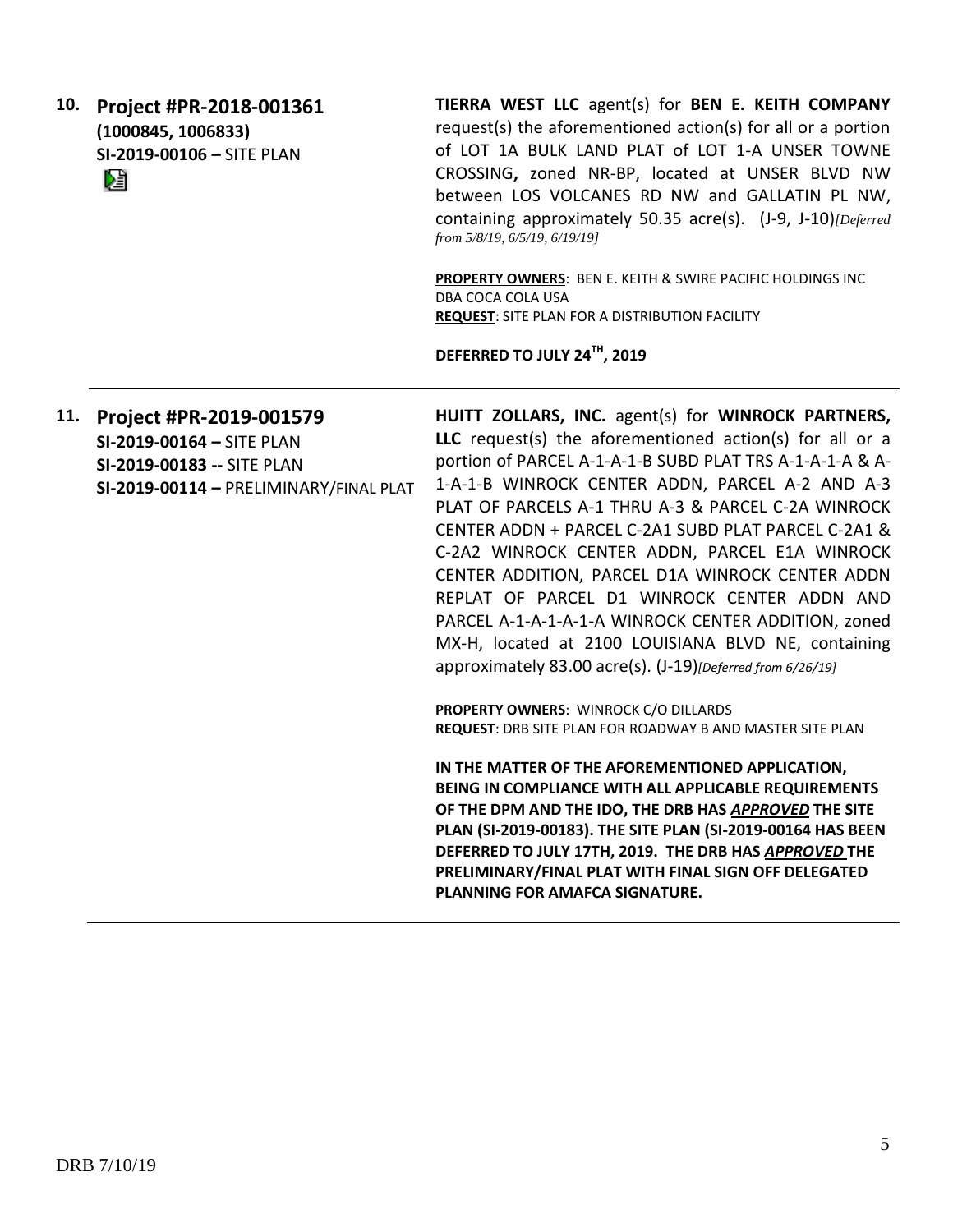**12. Project #PR-2019-002402 SD-2019-00111 –** PRELIMINARY PLAT **SD-2019-00112** – VACATION OF PUBLIC EASEMENT **SD-2019-00116 –** FINAL PLAT

**BOHANNAN HUSTON INC.** agent(s) for **TITAN DEVELOPMENT** request(s) the aforementioned action(s) for all or a portion of TRACT 11 PLAT OF TRACTS 11 THRU 12 AVALON SUBDIVISION UNIT 5**,** zoned NR-BP, located at the NEC of BLUEWATER RD NW and 98<sup>TH</sup> STREET NW, containing approximately 16.6729 acre(s). (K-9) *[Deferred from 6/26/19]*

**PROPERTY OWNERS: 98<sup>th</sup> AND 1-40 LAND LLC REQUEST**: VACATE A PUBLIC UTLITY EASEMENT AND REPLAT INTO TWO **TRACTS** 

**DEFERRED TO JULY 31ST, 2019.**

**13. Project #PR-2019-002485 SD-2019-00110** – VACATION OF PUBLIC RIGHT OF WAY

**WILSON & COMPANY** agent(s) for **APS** request(s) the aforementioned action(s) for all or a portion of SAN MATEO PLACE located south of CUTLER AVE NE and north of I-40**,** containing approximately 15,489 SF/.3638 acre(s). (K-9)*[Deferred from 6/26/19]*

**PROPERTY OWNERS**: CITY OF ALBUQUERQUE **REQUEST**: VACATION OF A PORTION OF SAN MATEO PL NE R/W

**DEFERRED TO JULY 17TH, 2019.**

### *MINOR CASES*

**14. Project #PR-2019-002519 SD-2019-00122 – PRELIMINARY/FINAL PLAT** ∄ל

**JAG PLANNING AND ZONING, LLC** agent(s) for **PORFIE O. MALDONADO** request(s) the aforementioned action(s) for all or a portion of LOTS 1-A AND 2-A, BLOCK A, ANDERSON & THAXTON'S REPLAT OF A PORTION OF TORREON ADDITION, zoned NR-C, located at 801 & 813 GIBSON BLVD SE, east of EDITH BLVD SE and west of I-40, containing approximately 0.7346 acre(s). (L-14)

**PROPERTY OWNERS**: MALDONADO PORFIE O & LESLIE A **REQUEST**: LOT LINE ADJUSTMENT

**DEFERRED TO JULY 31ST, 2019.**

## *SKETCH PLAT*